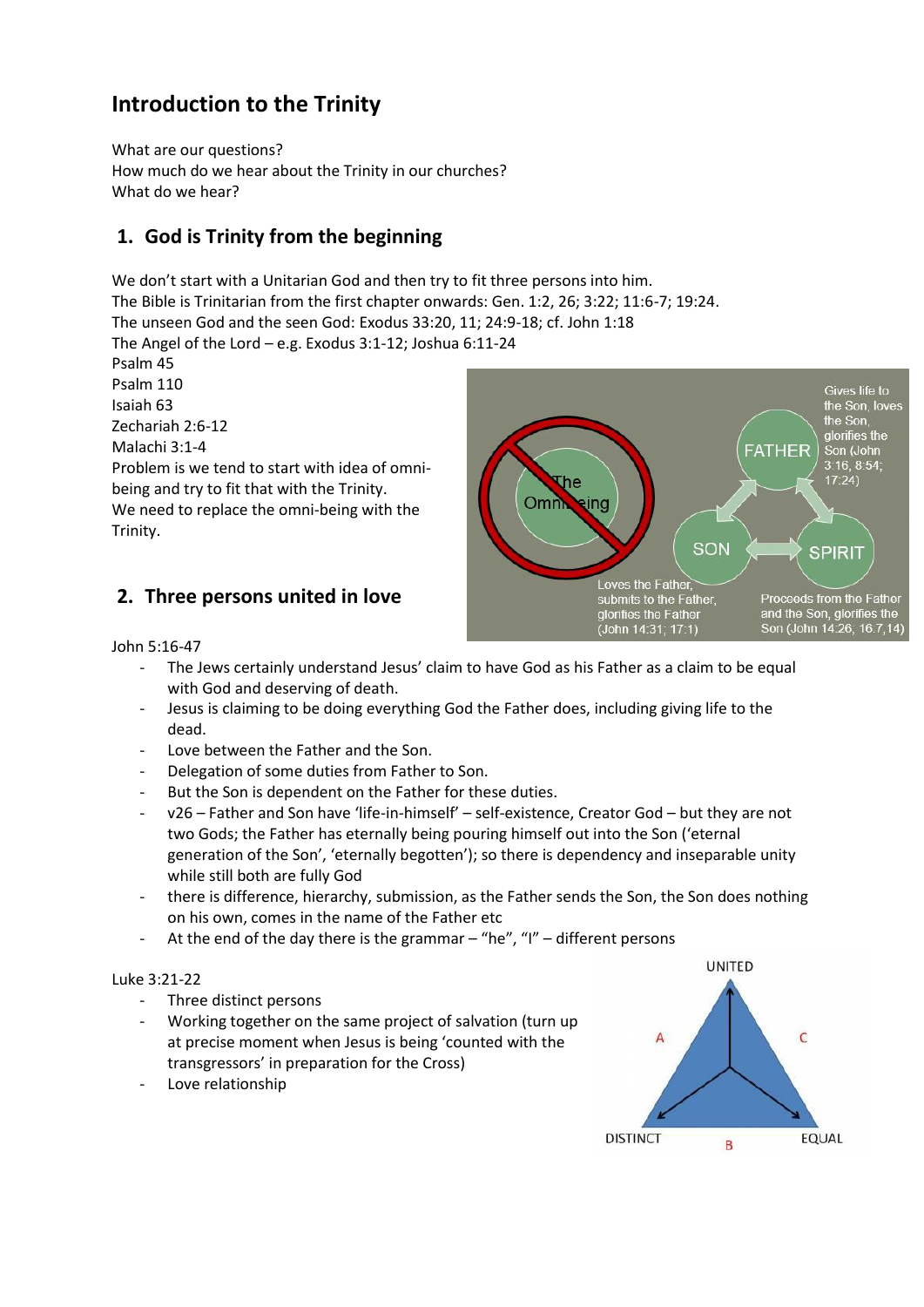#### **3. Marriage as a parable of the Trinity**

Gen. 1:26-28; 2:24 – image = man and women, equal, different, united as one 1 Cor. 11:3 – not about value or greatness of being; as fallen humans we instinctively think that hierarchy and authority must be about difference of being and status and importance and value; but both in the Trinity and marriage there is complete equality and headship/submission. The Son submitting to the Father and or washing his disciples' feet does not mean that he is any less than the disciples or less than the Father.

### **4. The Christian life as being swept up into the Trinity**

Read Galatians 3:23-4:7

- 1. Who are we 'in', who are we clothed with, who do we belong to? (3:23-29)
- 2. What is the decisive event that has happened? And what was the ultimate purpose of that event? (4:4)
- 3. Who is in our hearts? What is he doing? (4:6)
- 4. How do the Father and the Son and the Spirit relate to one another? (4:6)
- 5. What does it look like for us to be swept up into the trinity?

We're swept up – in Christ - into a divine community of love! That's what 2 Peter 1:4 is talking about. That's eternal life – John 17:3.

### **5. The Trinity is Christ-centred and entered through Christ**

Start with Jesus and he introduces us to the Trinity

Luke 3:22 – focus on Jesus - he is the Son of the Father and the anointed-with-the-Spirit-one Luke 9:28-36 – Christ-centred

Acts 1:1-8 – Trinity all involved but we preach Christ

Acts 2:33 but focus on Jesus - 2:22,36

1 Cor. 2:1-5 – testimony of Father and demonstration of the Spirit-power IS preaching of Christcrucified

Ephesians 1:1-14 - Trinity all involved in work of salvation (initiating, executing, applying) but the blessings are all in Christ

Ephesians 3:14-19

Galatians 3:23-4:7 - notice the entry to the Trinity is the Son

### **6. God is Trinity from before the beginning: the overflowing Trinity**

Not a riddle or maths problem it's great news because:

The ultimate reality, the beginning of the story is that God is happy, joyful, loving community (John 1:1, 3:16; 8:54; 14:26,31; 16:7,14; 17:1, 24; 1 John 4:8). God is a happy, joyful, loving community. **Three persons united in love.** If he's a policeman then you'll just want to avoid him or give him *kitu kidogo* to pay him off; rather this Trinune loving God is a God you want to be around!

Creation and salvation and all God's works are overflows of this love John 17:24; Matthew 22:2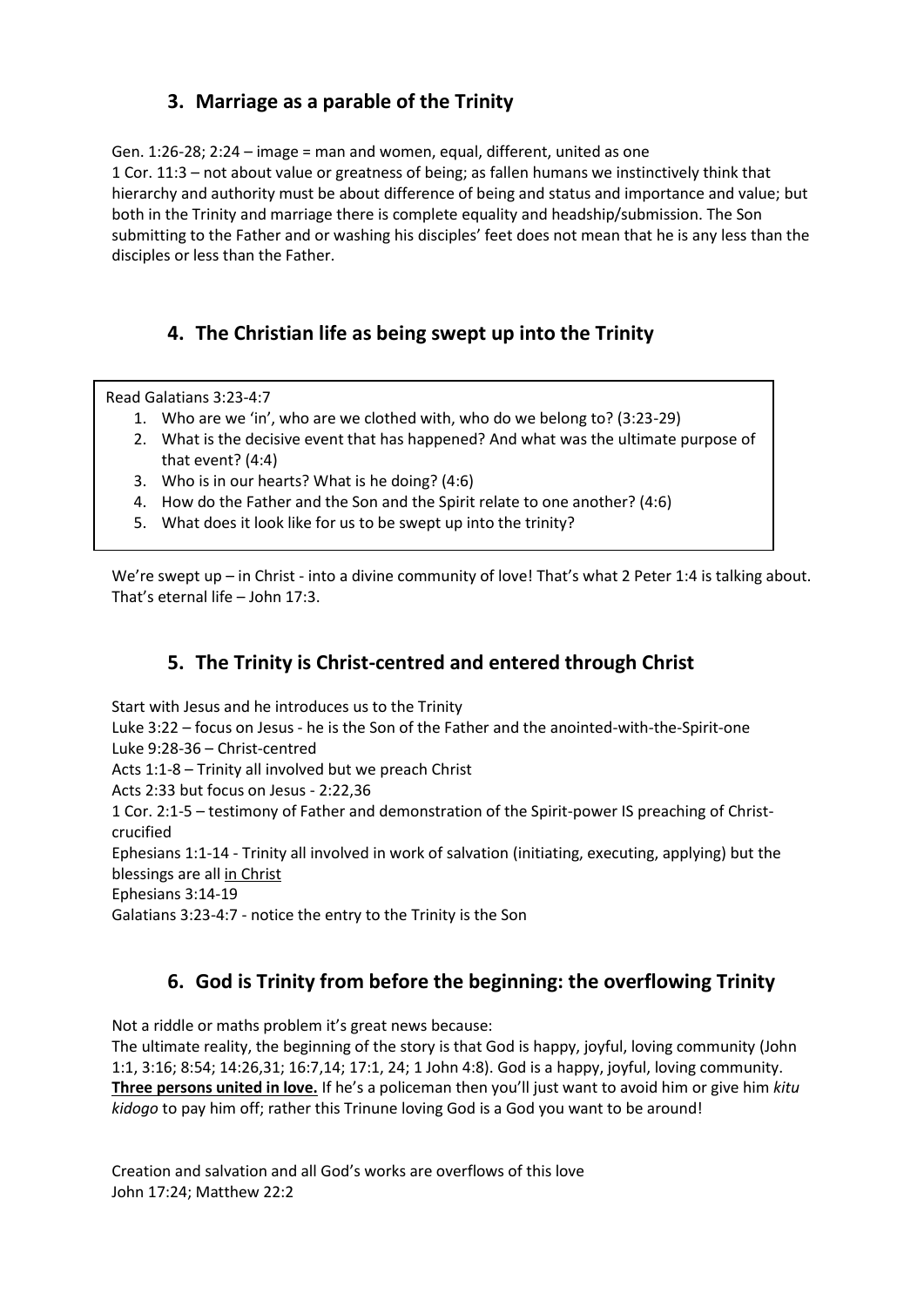*Richard Sibbes:* "God's goodness is a communicative, spreading goodness. . . . If God did not have a communicative, spreading goodness, he would never have created the world. The Father, Son and Spirit were happy in themselves and enjoyed one another before the world was. If it were not for the fact that God delights to communicate and spread his goodness, there had never been a creation nor a redemption. God uses his creatures not because he can do nothing without them, but for the spreading of his goodness.

The desire of the Father from the beginning has been to get a bride for his Son, to have a people enjoy his Son and enjoy his love for the Son. The desire of the Son has always been that his people would see the love and glory that he had with the Father before creation.

 **If God is eternally three persons loving giving, overflowing, what is "godliness", "faith", "sin", "our hope", "having a relationship with God"?**

The human problem is not *only* about the rebellion of a subject against a ruler, or the disobeying of a law maker, it is also fundamentally, at a deeper level, about the rejection of the love and grace of God; we are made to love the Son, worship the Son, enjoy the Son and we turn from the Son to cling to this world; as the prophets say, we prostitute ourselves to idols; we treat Christ as rubbish and think the world is more beautiful, great, worthy (the opposite of Philippians 3); and that calls forth the jealous anger of God.

Salvation is a) the overflowing, amazing love of God to his enemies, wretched prostitutes; b) our adoption, sweeping up into the holy Trinity; c) a change of our affections as our eyes our opened to see the beauty of Christ and the love of a Triune God.

## **Heresies ancient & modern: engaging Islam & the cults**

Trinity = three equal, distinct persons united in love. Heresies attack one or more parts of this.



- Unitarianism, Islam at the UNITED Point one simple God, no distinctions within
- Jehovah's witnesses are essentially Arian Jesus and the Spirit are less than God or even at the DISTINCT point. Mormonism is also pretty much at the DISTINCT point.
- Oneness pentecostalism is essentially Modalist there is one God who exists in 3 modes TD Jakes and Tommy Temmy (The God Chasers) – would say God *manifests* in three *modes*.